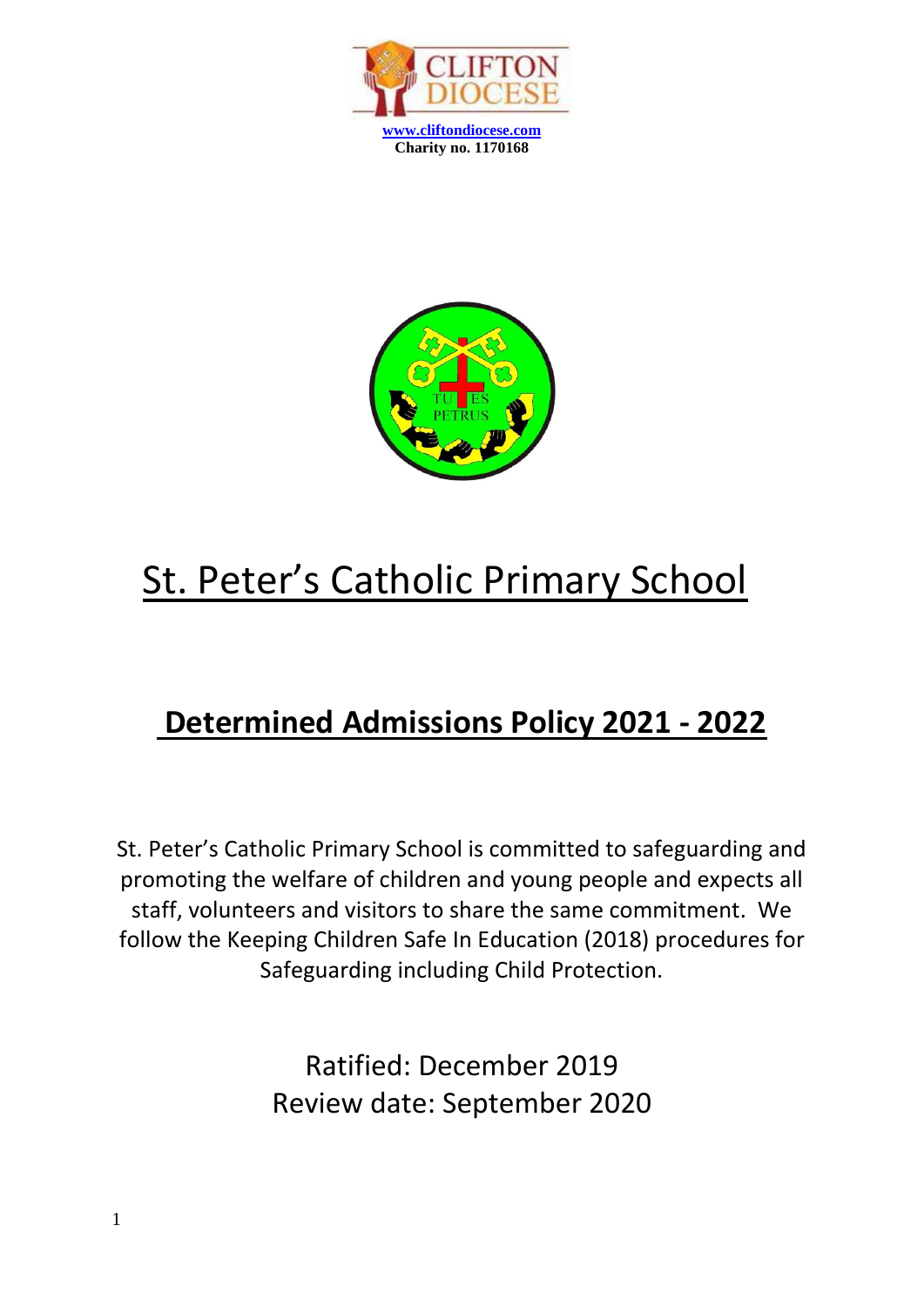



### **ST. PETER'S CATHOLIC PRIMARY SCHOOL**

**Horton Road, Gloucester, GL1 3PY**

**Email: admin@st-peters-pri.gloucs.sch.uk Telephone: 01452 524792** *Mission Statement Together as a school family, we LIVE, LOVE and LEARN in Jesus' footsteps. Dear Lord, Help us to LIVE life to the full by being active in our community, help us to LOVE one another as we wish to be loved, and help us to LEARN to make the right choices in life Amen*

#### **ADMISSION POLICY 2021-22**

St. Peter's Catholic Primary School was founded to provide education for children of Catholic families. Catholic schools are inclusive, and we welcome applications from children who are not Catholic. However, where there are more applications than places available, allocations will be made in accordance with the oversubscription criteria listed below.

As a Catholic school, we aim to provide a Catholic education for all our pupils. At a Catholic school, Catholic doctrine and practice permeate every aspect of the school's activity. It is essential that the Catholic character of the school's education by fully supported by all families in the school. We therefore hope that all parents will give their full, unreserved and positive support for the aims and ethos of the school. This does not affect the right of an applicant who is not Catholic to apply for and be admitted to a place at the school in accordance with the admission arrangements.

The governing body is the admissions authority and has responsibility for admission to this school. The local authority undertakes the co-ordination of admission arrangements during the normal admission round (see note 5). The governing body has set is Admission Number at 60 for pupils to be admitted to the reception year in the school year which begins in September 2021.

Subject to compliance with the Infant Class Size legislation, the governing body will, where logistically possible, admit twins and all siblings from multiple births where one of the children is the last child ranked within the school's Published Admissions Number (PAN).

#### **Children with an Education, Health and Care Plan (see note 1)**

The admission of pupils with an Education, Health and Care Plan is dealt with by a completely separate procedure. Children with an Education, Health and Care Plan that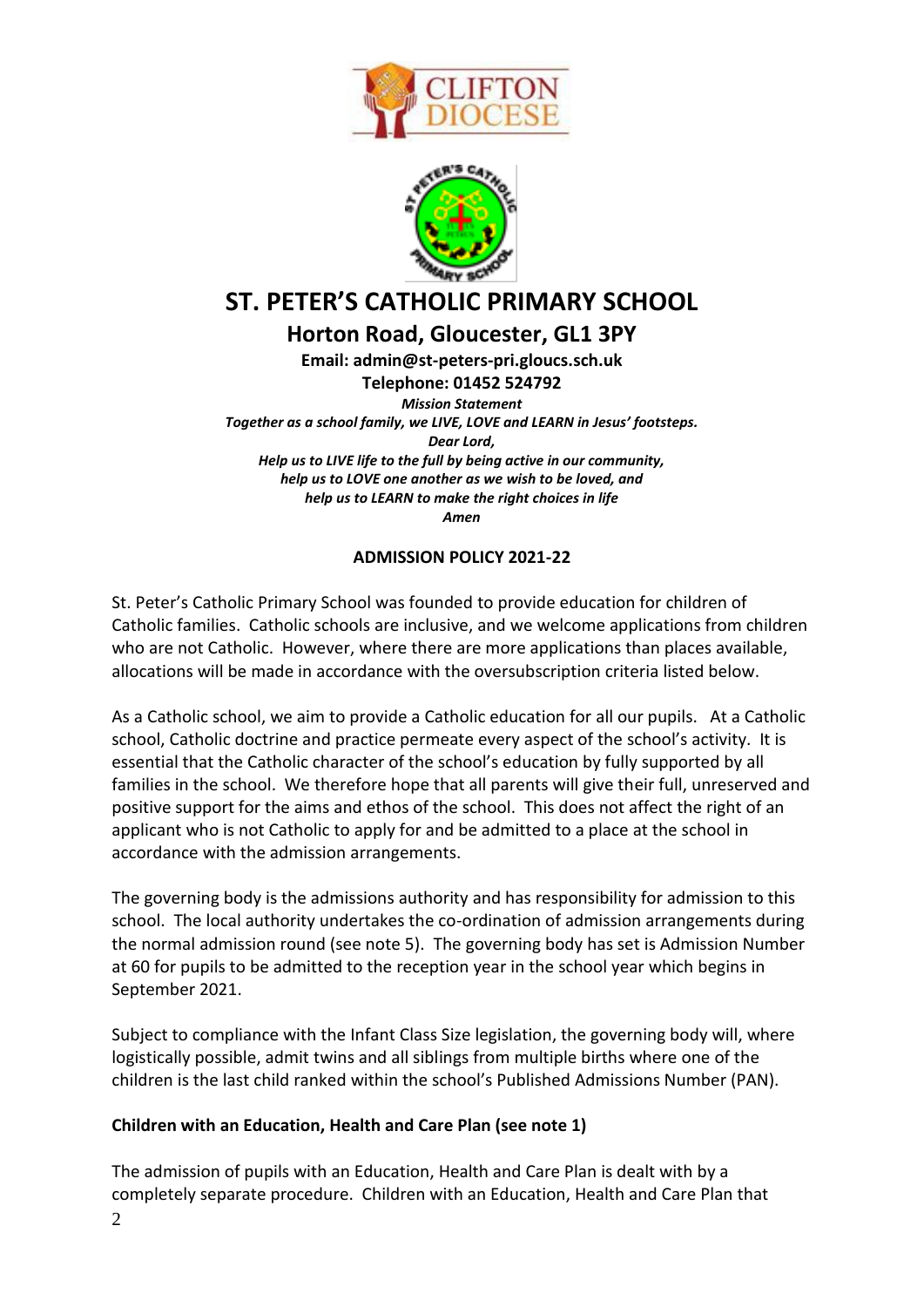

names the school must be admitted. Where this takes place before the allocation of places under these arrangements, this will reduce the number of places available to other children.

#### **Oversubscription Criteria**

*Where there are more applications for places than the number of places available, places will be offered according to the following order of priority.*

1. Catholic looked after and previously looked after children. (see notes 2 & 3)

2. Catholic children who are resident in the school's designated parishes of the following churches:

St. Peter, Gloucester; St. Augustine, Matson; English Martyrs, Tuffley; Our Lady of Lourdes, Newent; St Margaret Mary, Coleford and Our Lady of Victories and St Joseph, Cinderford (see notes 3 & 9)

- 3. Other Catholic children. (see note 3)
- 4. Other looked after and previously looked after children. (see note 2)
- 5. Children who are a Catechumen. (see note 4)
- 6. Any other children.

**Within each of the categories listed below, priority will be given to children who will have a brother or sister at the school at the time of enrolment (see note 6).**

#### **Tie Break**

Where children have identical ranking, priority within each category will then be determined by random allocation (see below).

#### **Random Allocation**

Random Allocation is the drawing of lots, supervised by a person independent of the school. Each child will be allocated a number. All the numbers will be placed into a hat or other suitable container and will be drawn out and ranked in the order that there were drawn.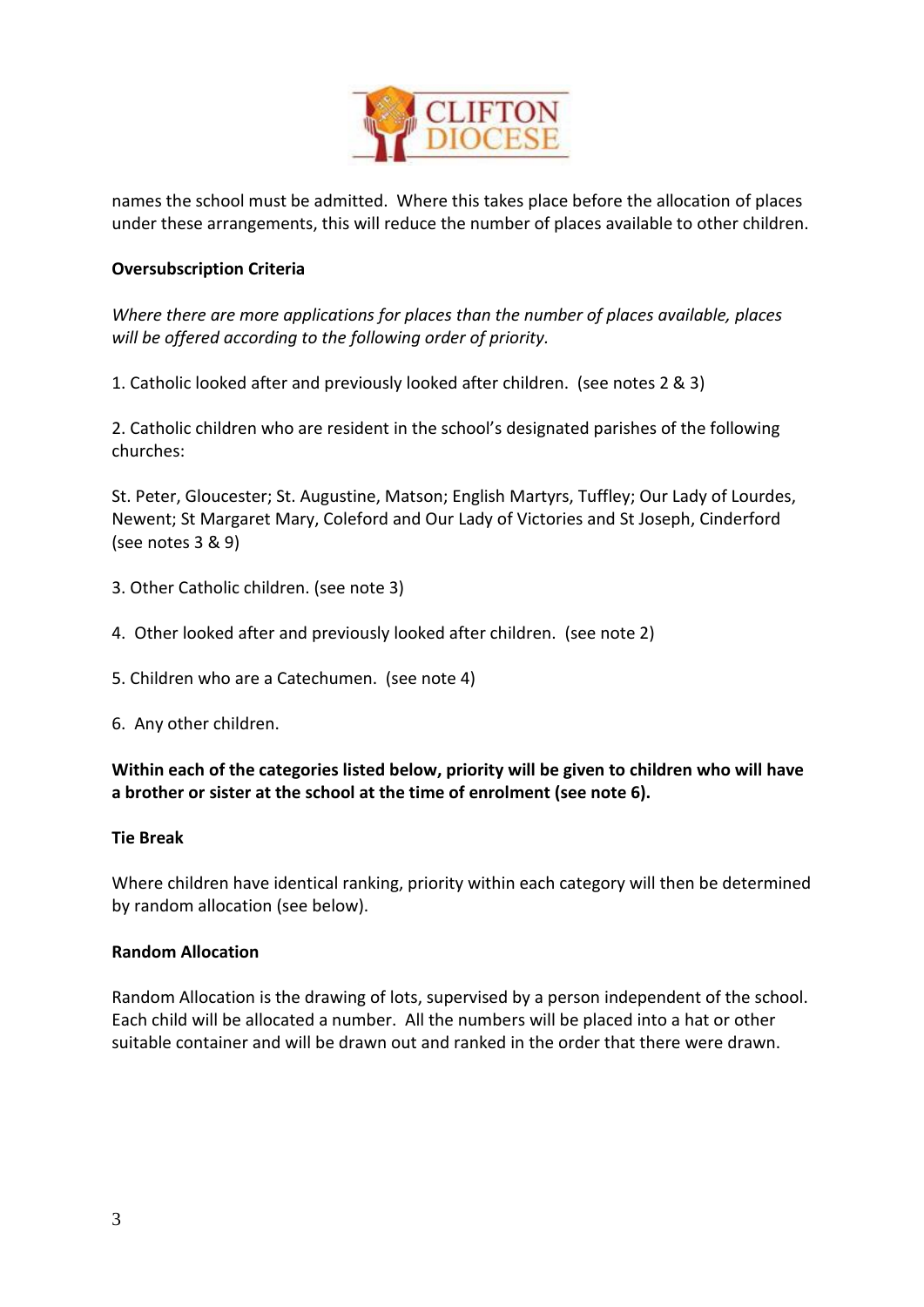

For children of a multiple birth, only the allocated number of one of the children will be entered in the draw. Where this number is drawn, the other child or children will be deemed to have also been drawn. Lots will then also be drawn for these children to decide their individual ranking. This process will also be applied to brothers and sisters who are not from a multiple birth but are applying for a place in the same year group.

#### **Supporting Evidence**

**For categories 1, 2, 3 and 5 supporting evidence must be provided. If you do not provide the supporting documentation e.g. a certificate of baptism, or of reception in the Church, or of reception into the order of catechumens, (as detailed in notes 3 and 4 below), your child can not be placed within any of the categories and this may affect your child's chance of being offered a place. To be considered in the first round of allocations, it should be submitted to the school (or Local Authority if they will accept it) by 15 January 2021.**

#### **Application Procedures and Timetable**

To apply for a place at this school in the normal admission round (see note 5), you must complete a Common Application Form available from the local authority in which you live. For those living in Gloucestershire, applications may be made online at:

[https://www.gloucestershire.gov.uk/education-and-learning/school-admissions/apply-for](https://www.gloucestershire.gov.uk/education-and-learning/school-admissions/apply-for%20-a-primary-or-infant-school-place/)  [a-primary-or-infant-school-place/](https://www.gloucestershire.gov.uk/education-and-learning/school-admissions/apply-for%20-a-primary-or-infant-school-place/)

or on a paper form available from and sent to School Admissions, Gloucestershire County Council, Shire Hall, Gloucester, GL1 2TP.

#### **All applications which are submitted on time will be considered at the same time and after the closing date for admissions which is 15 January 2021.**

You will be advised of the outcome of your application on 16 April or the next working day, by the local authority in which you love on our behalf. If you are unsuccessful (unless your child gained a place at a school you ranked higher) you will be informed of the reasons, related to the oversubscription criteria listed above, and you have the right of appeal to an independent appeal panel.

#### **Late Applications**

Late applications will be administered in accordance with your home Local Authority Primary Co-ordinated Admissions Scheme (available from your Local Authority). You are encouraged to ensure that your application is submitted on time.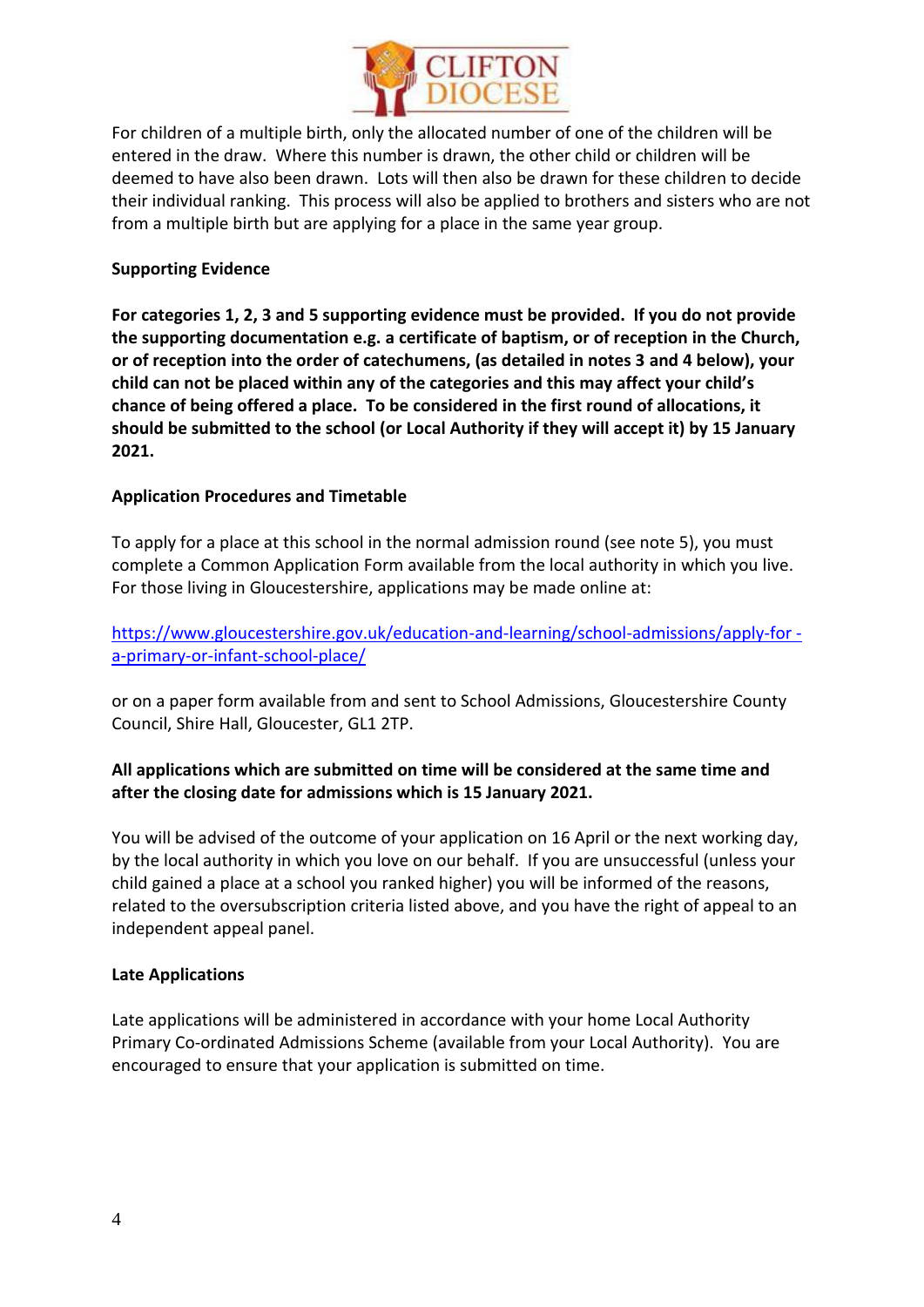

#### **Admission of Children Below Compulsory School Age and Deferred Entry**

A child reaches compulsory school age in the term following their fifth birthday. Were offered a place, a child is entitled to a full-time place in the September following their fourth birthday. A child's parents may defer the date at which their child, below compulsory school age, is admitted to the school, until later in the school year but not beyond the beginning of the final term of the school ear for which an offer was made. A child may take up a part-time place until later in the school year, but not beyond the point at which the child reaches compulsory school age. Upon receipt of the offer of a place a parent should notify the school, as soon as possible, that they wish to either defer their child's entry to the school or take up a part-time place.

#### **Admission of Children outside their Normal Age Group**

A request may be made for a child to be admitted outside of their normal age group, for example, if the child is gifted and talented or has experienced problems such as ill health. In addition, the parents of a summer born child, i.e. a child born between  $1<sup>st</sup>$  April and  $31<sup>st</sup>$ August, may request that the child be admitted out of their normal age group, to reception rather than year 1.

Any such request should be made in writing to Admissions Officer, St Peter's Catholic Primary School, Horton Road, Gloucester, GL1 3PY at the same time as the admission application is made. The governing body will make its decision about the request based on the circumstances of each case and in the best interests of the child. In addition to taking into account the views of the head teacher, including the head teacher's statutory responsibility for the internal organisation, management and control of the school, the governing body will take into account the views of the parents and of appropriate medical and education professionals, as appropriate.

#### **Waiting Lists**

In addition to their right of appeal, unsuccessful parents will be offered the opportunity for their child's name to be placed on a waiting list. This waiting list will be maintained in order of the oversubscription criteria set out above and *not* in the order in which applications are received or added to the list. Waiting lists for admission will operate throughout the school year. The waiting list will be held open until the last school day of the summer term. Each child added to the list will require the list to be ranked again in line with the above published oversubscription criteria.

#### **Inclusion in the school's waiting list does not mean that a place will eventually become available.**

#### **In-Year Applications**

An application can be made for a place for a child at any time outside the normal admission round and the child will be admitted where there is an available place. Application should be made in writing to the Admissions Officer, St. Peter's Catholic Primary School, Horton Road, Gloucester, GL1 3PY.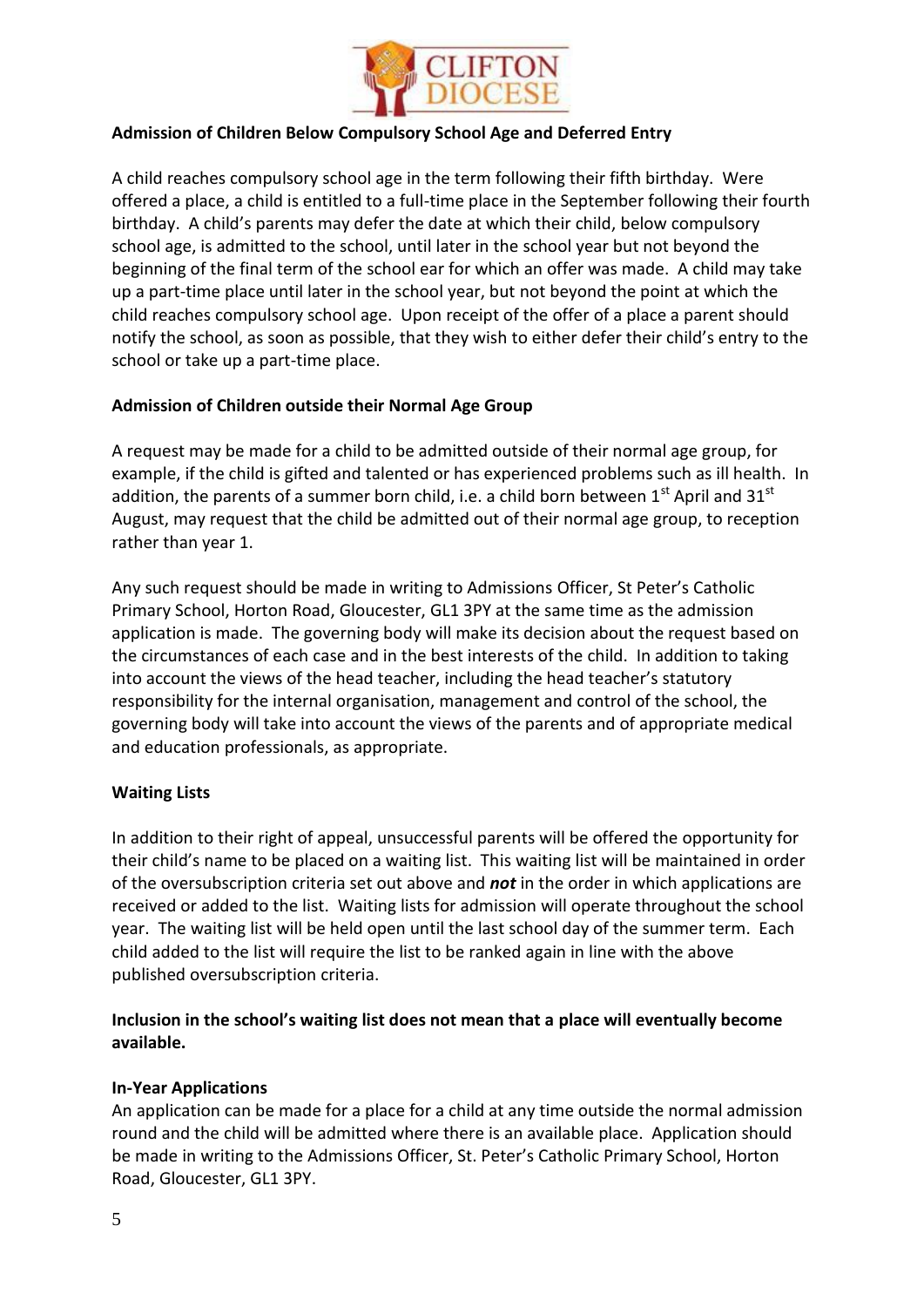

Where there are places available but more applications than places, the published oversubscription criteria, as set out above, will be applied.

If your application is refused, you will be offered the opportunity for your child to be added to the waiting list (see above).

You will be advised of the outcome of your application in writing, and if refused a place, you will have the right of appeal to an independent appeal panel.

#### **Fair Access Protocol**

The school is committed to taking its fair share of children who are vulnerable and/or hard to place, as set out in locally agreed protocols. Accordingly, outside the normal admission round the governing body is empowered to give absolute priority to a child where admission is requested under any locally agreed protocol (including over those on a waiting list). The governing body has this power, even when admitting the child would mean exceeding the Published Admission Number (subject to the infant class size exceptions).

#### **Withdrawal**

The governing body reserves the right to withdraw the offer of a place or, where a child is already attending the school, the place itself, where it is satisfied that the offer or place was obtained by deception.

#### **Notes**

1. An Education, Health and Care Plan is a plan made by the local authority under section 37 of the Children and Families Act 2014, specifying the special educational provision required for a child.

2. A 'looked after child' has the same meaning as in section 22(1) of the Children act 1989 and means any child who is (a) in the care of a local authority or (b) being provided with accommodation by them in the exercise of their social services functions (e.g. children with foster parents) at the time of making application to the school.

A 'previously looked after child' is a child who was looked after but ceased to be so because he or she was adopted or became subject to a child arrangements order or special guardianship order.

3. 'Catholic' means a member of a Church in full communion with the See of Rome. This includes the Eastern Catholic Churches. For someone to be treated as Catholic, written